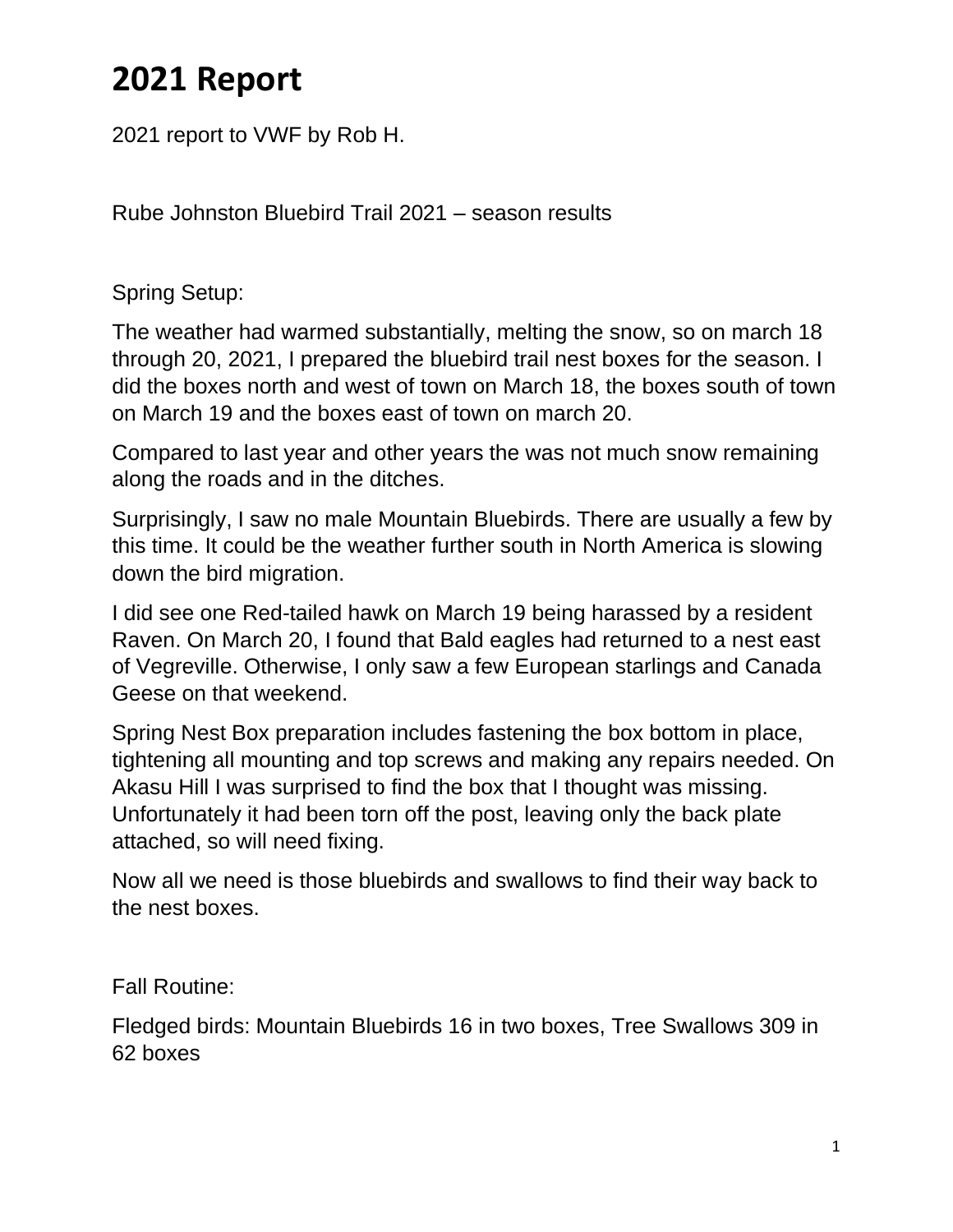## **2021 Report**

Nest boxes disturbed by other species: House Wren 6, House Sparrow 0, Mouse Nests 10

I normally perform the season end checks in the third week of august to avoid finding mice nesting in the boxes. This year, due to an unavoidable delay, I checked on the boxes on September 7, 8 and 9, 2021. Consequently, I found mouse nests in ten boxes. They promptly evicted. Mice never interfere with the nesting birds as they move in only after the birds have nested and flown south.

Mountain Bluebirds utilized just two nest boxes this year, but fortunately those pairs double clutched, giving 8 fledged per box for a total of 16. I did find one non-viable egg in one box. In general Moutain Bluebird numbers have been declining. For example, in 2016 there were eight mountain Bluebird boxes, with 44 fledged young.

Tree Swallows nested in 62 boxes out of a total of 66. One box was empty and one box on Akasu Hill was (once again) destroyed by vandals. The extreme heat of this summer caused 12 nestlings to perish in three boxes, but overall the Tree Swallows faired well with 309 fledged. The physical orientation of the boxes (N, E, S, W) had some bearing on fledgling mortality due to hot weather.

Roeben test boxes (horizontal design): SR3, R10 and R19 all had Tree Swallow nests. The photos provided show the nest results. SR3, at the VWF shooting range and facing southeast, had a typical tree Swallow look to it with some feathers, and no sign of House Wren or mice. Box R10, at the back of the Buck for Wildlife property and facing west, had all the feathers pushed to the back of the box. Box R19, when inspected, had a substantial number of spruce twigs depositied by a House Wren after the Tree Swallow nesting. Tucked in behind the twigs were a lot of dried mushrooms. I have never seen mushrooms in nest boxes before. I suppose a mouse could have stored them in the box.

Maintenace:

As I worked along the trail, I re-marked all of the box identifiers and tightened fence post screws. On a few of the boxes the top back seal has